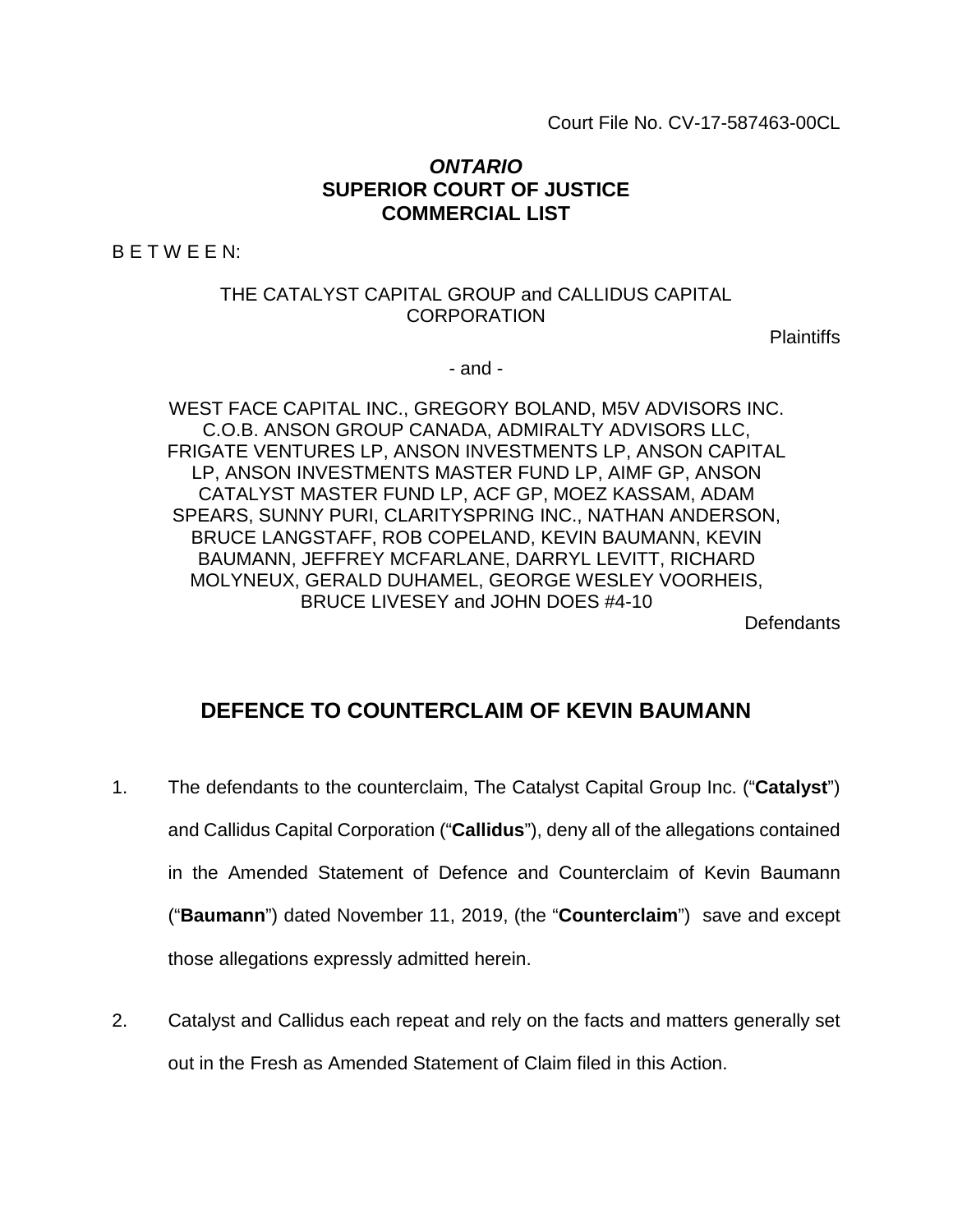- 3. Catalyst and Callidus note that neither Scott Sinclair ("**Sinclair**") nor Sinclair Range Inc. are named Defendants in this Action and therefore are not properly named in the Counterclaim.
- 4. Callidus is a publicly traded, specialty debt fund that provides capital on a bridge basis to meet the financing requirements of companies that cannot access or maintain traditional lending sources, including those that are in financial distress.
- 5. Pursuant to various credit and security agreements dated on or about March 31, 2014, between Callidus and Baumann and 1711760 Alberta Ltd., Callidus granted various credit facilities to Alken Basin Drilling Ltd. ("**Alken**") having an aggregate credit limit of \$28,500,000, subject to the conditions contained therein (collectively, the "**Loan**").
- 6. Alken sought the Loan from Callidus for the express purpose of obtaining working capital; paying out existing credit facilities with Servus Credit Union, Royal Bank of Canada and 1208823 Alberta Ltd.; and to reduce its indebtedness to debenture holders.
- 7. In response to the Counterclaim as a whole, Callidus states that it made credit facilities available and advanced funds to Alken in accordance with the terms of the Credit Agreement.
- 8. Catalyst had no involvement whatsoever in the credit agreements provided to Alken as noted above. Callidus and Catalyst specifically deny that it was a condition of the loan to Alken that Newton Glassman meet with Baumann prior to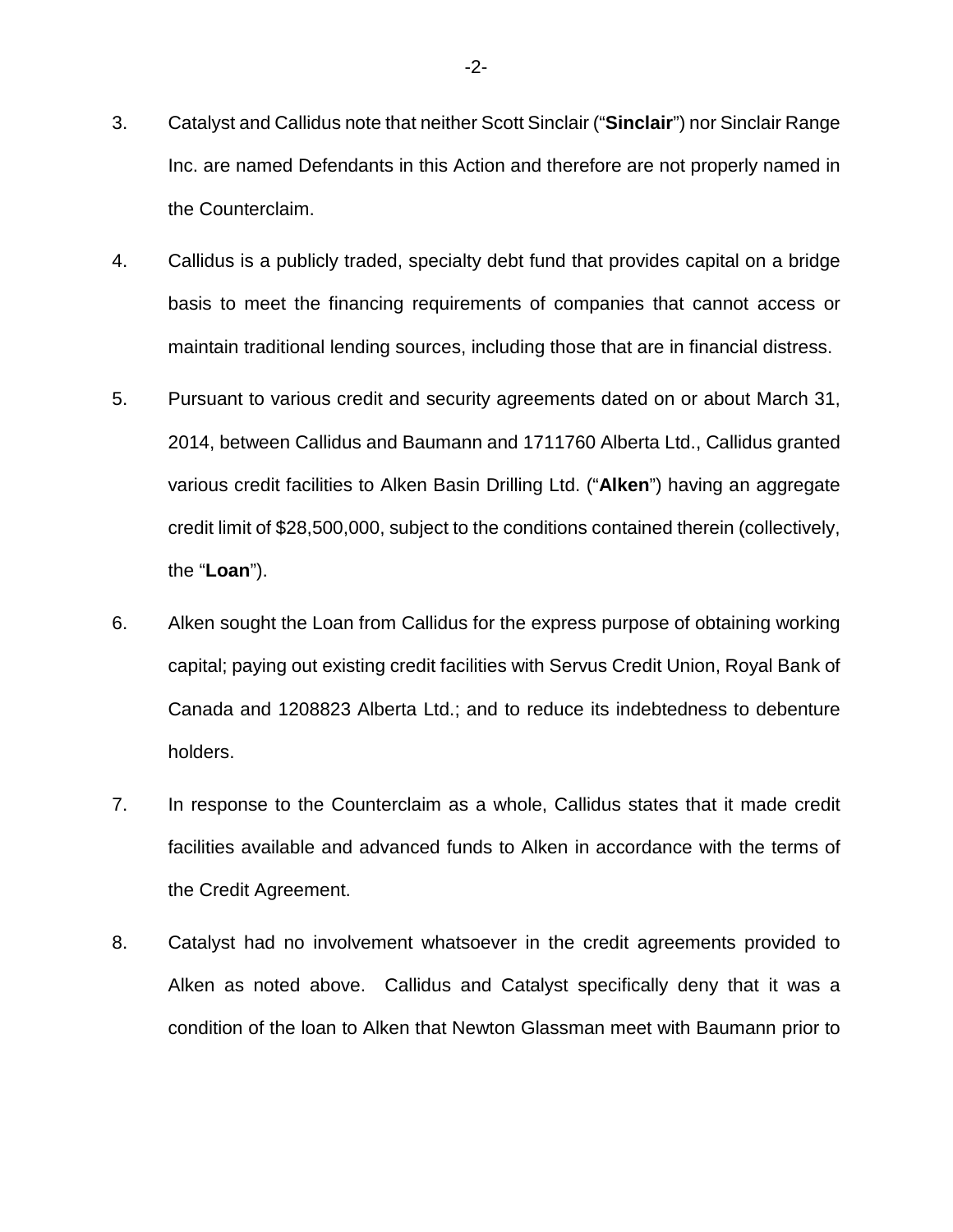closing of the Alken loan facilities. Catalyst specifically pleads that it has no liability whatsoever to Baumann and puts Baumann to the strict proof thereof.

- 9. Callidus and Catalyst deny that any special relationship arose or existed at any time between it and Baumann, or that Callidus owed any duties, fiduciary or otherwise to Baumann arising out of the Callidus relationship, and puts Baumann to the strict proof thereof.
- 10. Further, and without limiting the generality of the foregoing, Callidus says and the fact is that at all material times the relationship between it and Baumann was a creditor/debtor relationship arising out of the guarantee provided by Baumann of Alken's debts.
- 11. In response to paragraphs 35 40 of the Counterclaim, by an engagement letter dated December 1, 2014, Range Corporate Advisors Inc. ("**Range Advisors**") was engaged by Alken as a corporate advisor to Alken. Range Advisors is a corporate advisory firm that specializes in the turnaround, restructuring, refinance, and sale of troubled businesses. Sinclair was the Range Advisors' Managing Director assigned to assist Alken.
- 12. Range Advisors' engagement was to assist Alken in connection with, amongst other things, considering, analyzing and pursuing various alternatives to:
	- (a) manage and improve Alken's short term liquidity;
	- (b) turnaround its financial and operating performance; and
	- (c) payout its indebtedness to Callidus.

-3-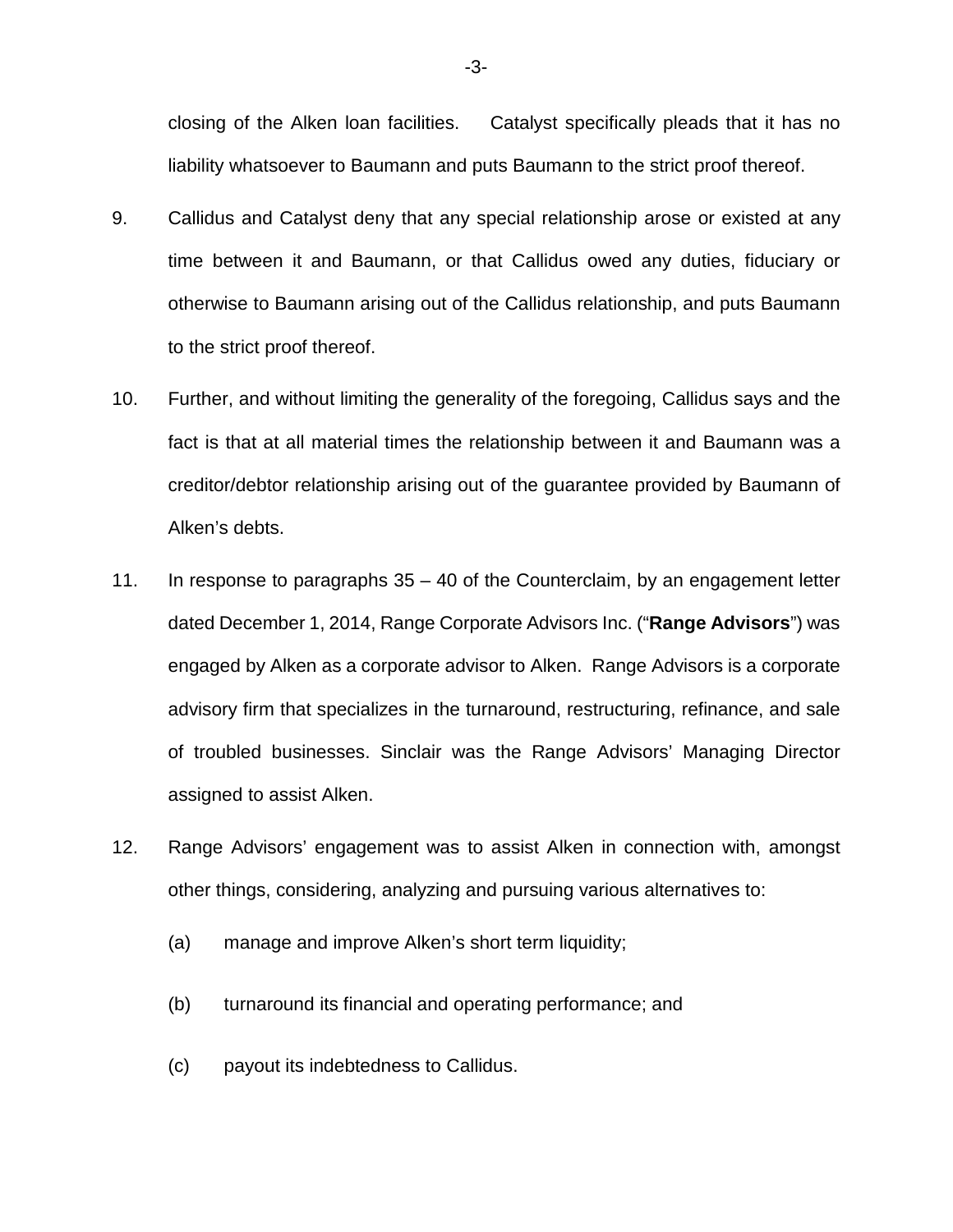- 13. As engaged to do so, Range Advisors attempted to initiate the turnaround plan devised by Sinclair for Alken which involved cutting expenses, selling excess and redundant capital assets to reduce debt, eliminating related party transactions and improving other internal control related issues, and ultimately refinancing or selling the right sized business for the benefit of all stakeholders.
- 14. The execution of the turnaround plan was frustrated by Baumann during the advisory period of the Range Advisors' mandate.
- 15. On April 21, 2015, Sinclair was appointed to act as President of Alken following the resignation of the Company's prior President and majority shareholder, Baumann. The appointment was executed by Baumann in his capacity as Director of Alken.
- 16. On June 2, 2015, Sinclair was appointed Director of Alken following the resignation of Baumann from the Board of Directors.
- 17. Since his appointment as President and Director, Sinclair commenced implementation of the turnaround plan.
- 18. Despite these efforts, on or about April 1, 2016, MNP Ltd. ("**MNP**") was appointed by Court Order as the Receiver of Alken, and thereafter acted in that capacity as a Court appointed Receiver and officer of the Court. As MNP was not an agent of Callidus, Sinclair, nor any other party, had authority over MNP in respect of the sales process. Rather, the fact is, that at all material times Sinclair provided the aid, assistance and cooperation as requested by the Receiver in completing the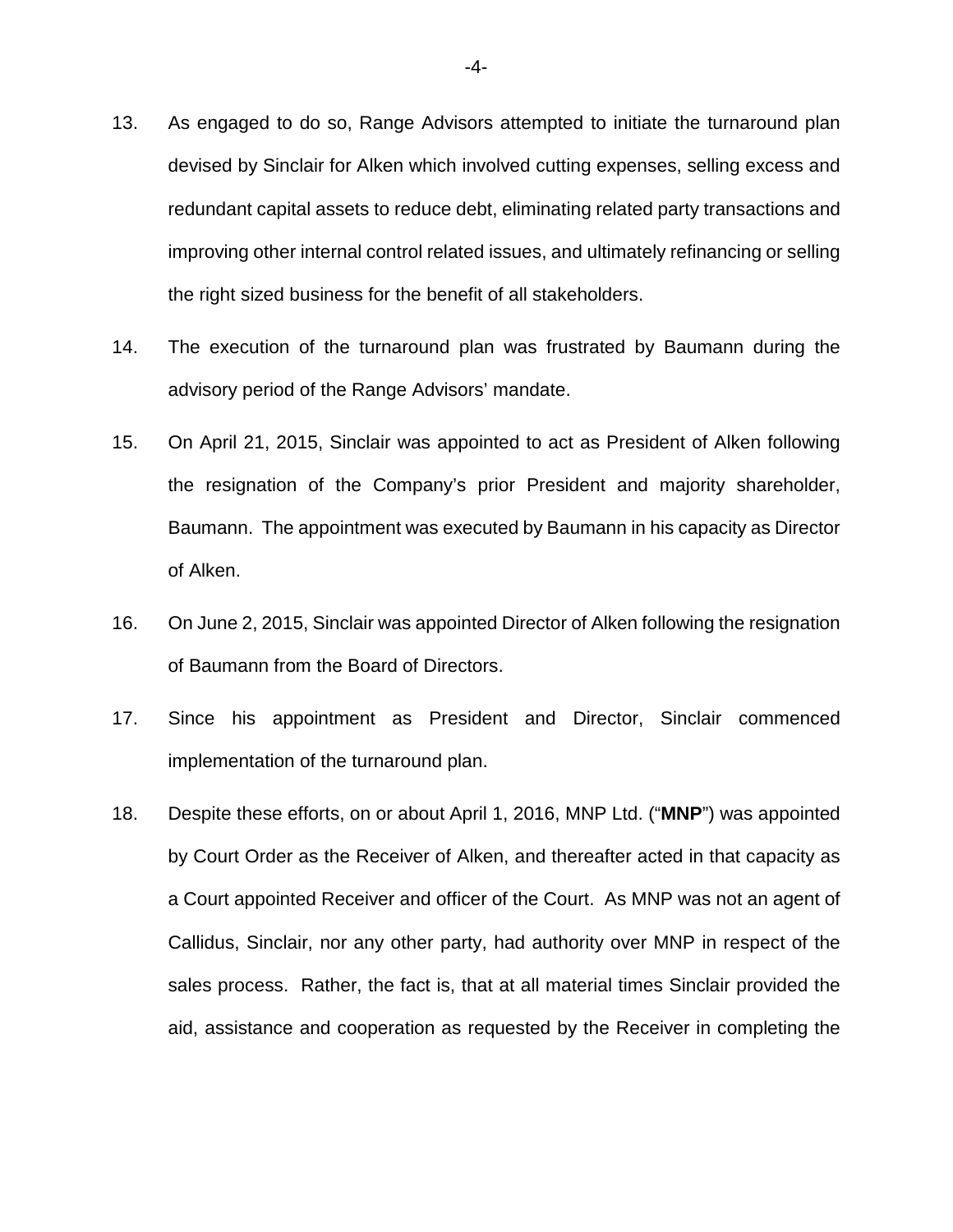duties being undertaken by it under and pursuant to the Court Order by which it was appointed, including in respect of the sales process.

- 19. The sale of Alken's assets was approved by the Court in the Receivership Proceedings.
- 20. As MNP was, by Court Order, given the authority to run the sales process, all decisions regarding the process were made by MNP. To the knowledge of Callidus, all opportunities and assets of any value whatsoever, including specifically the First MOA and Second MOA, and the MOU, were disclosed in the data room established by MNP and included in the assets tendered for sale, such that the market was able to speak as to their value, if any.
- 21. As to the steps taken in respect of the sale of the assets, and the providence of the sale itself, steps taken by MNP were in its capacity as a Court appointed Receiver, with the power to sell the assets as it did. The process was a Court supervised one, with the sale itself being subject to Court approval.
- 22. The Order approving sale was pronounced on notice to Baumann, and was not appealed by him.
- 23. The claims made in the Counterclaim as to the providence or improvidence of the sale of the asset, the process, or if they were fully and properly exposed to the market are an improper collateral attack on the order approving sale, as those issues are now res judicata.
- 24. Callidus and Catalyst specifically deny the allegation contained in paragraph 41 of the Counterclaim and puts Baumann to the strict proof thereof.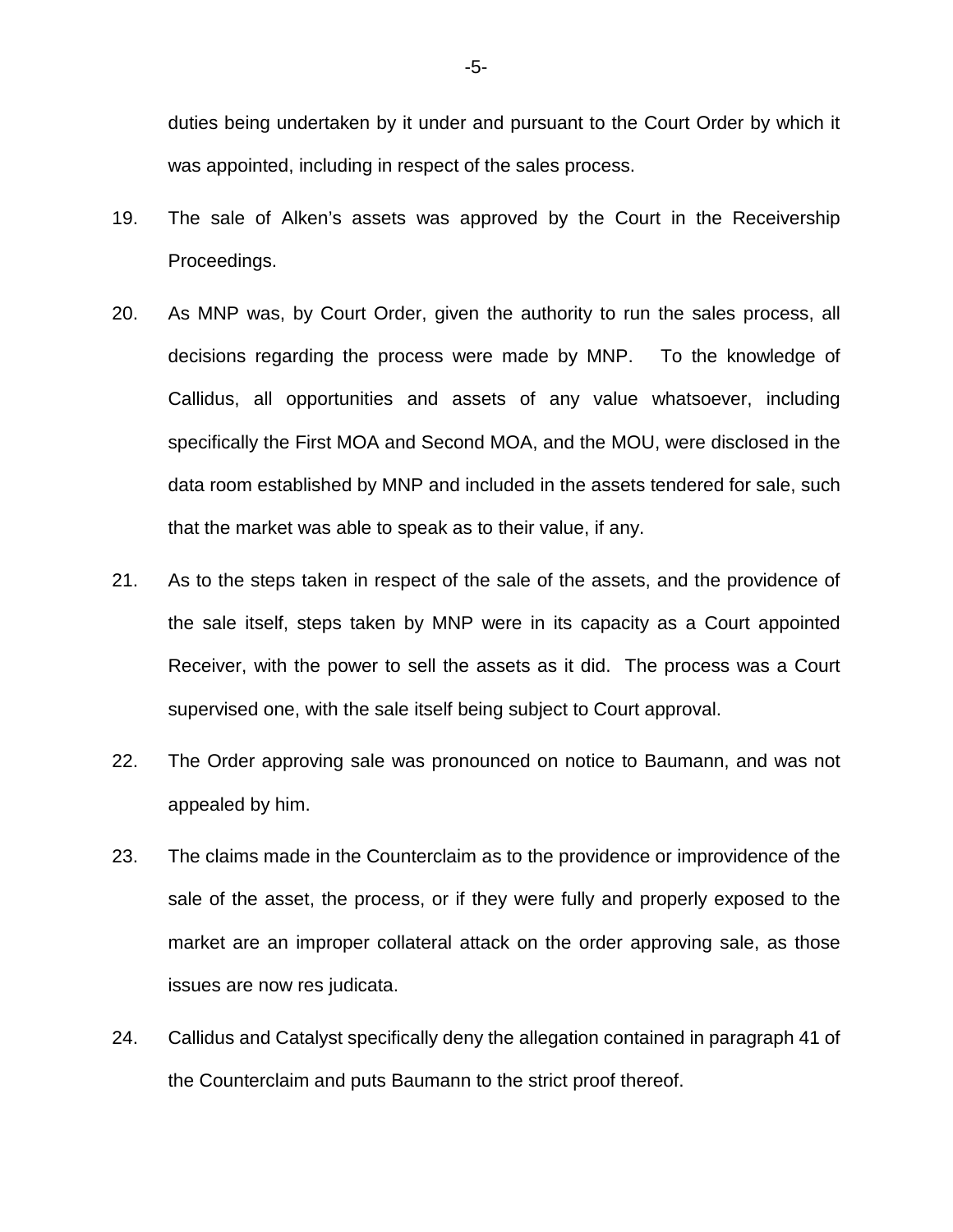- 25. At all times Callidus acted under the terms of the Credit Agreement, and acted in a commercially reasonable manner both in its dealings with Baumann and Alken in enforcing the Credit Agreement.
- 26. Further and in the alternative, at all material times, Baumann was a shareholder of Alken and the wrongs complained of, although specifically denied, would be wrongs to the Company, such that the claims being raised by Baumann are derivative in nature, and contrary to the rule in *Foss & Harbottle*.
- 27. Callidus and Catalyst seek the dismissal of the Counterclaim, with costs on a solicitor and client cost basis.

28.

November 29, 2019 **GOWLING WLG (CANADA) LLP**  1 First Canadian Place 100 King Street West, Suite 1600 Toronto ON M5X 1G5

> Tel: 416-862-7525 Fax: 416-862-7661

**John E. Callaghan (#29106K)**  john.callaghan@gowlingwlg.com

**Benjamin Na (#409580)**  benjamin.na@gowlingwlg.com

**Matthew Karabus (#61892D)**  matthew.karabus@gowlingwlg.com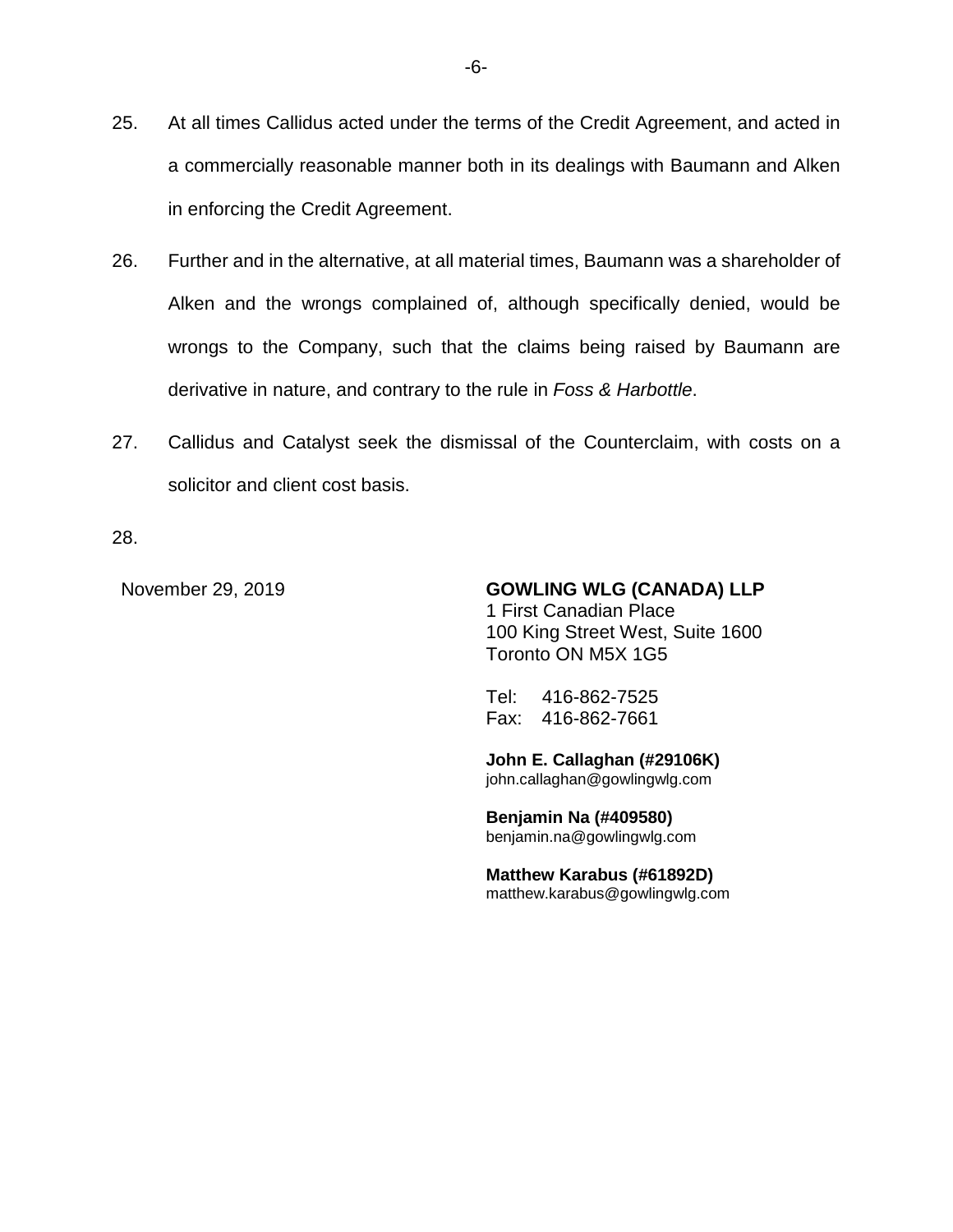# **MOORE BARRISTERS**

Professional Corporation 393 University Avenue, Suite 1600 Toronto, ON M5G 1E6

Tel: 416-581-1818 x.222 Fax: 416-581-1279

### **David C. Moore (#16996U)**

david@moorebarristers.com

Lawyers for the Defendants by Counterclaim The Catalyst Capital Group Inc. and Callidus Capital Corporation

# TO: **SERVICE LIST**